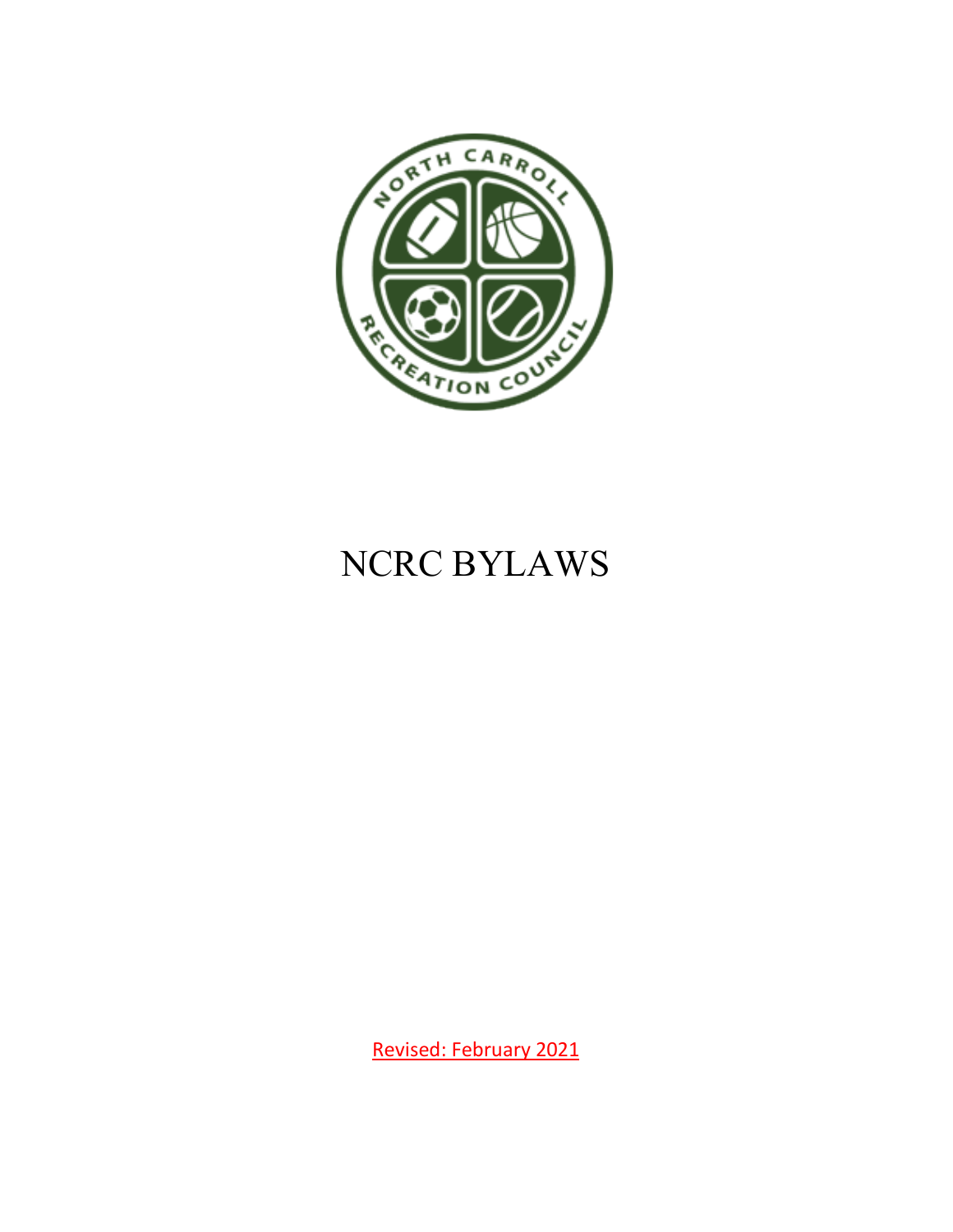#### **BYLAWS**

### **Table of Contents**

| ARTICLE VIII - NOMINATION OF OFFICERS AND AT LARGE EXECUTIVE BOARD MEMBERS  12 |  |
|--------------------------------------------------------------------------------|--|
|                                                                                |  |
|                                                                                |  |
|                                                                                |  |
|                                                                                |  |
|                                                                                |  |
|                                                                                |  |
|                                                                                |  |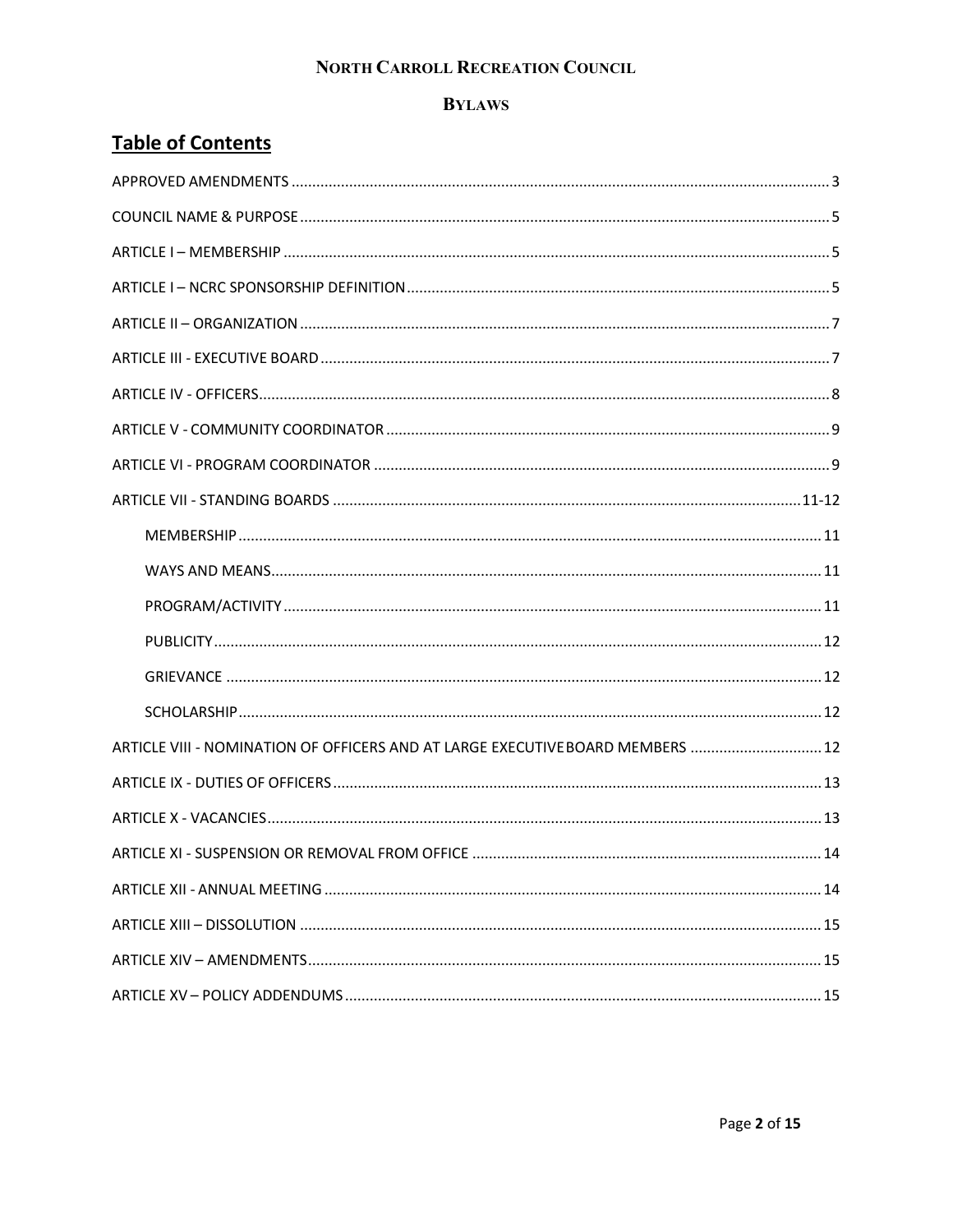#### **BYLAWS**

## <span id="page-2-0"></span>APPROVED AMENDMENTS

| <b>Date</b>           | <b>Description</b>                                                    |  |
|-----------------------|-----------------------------------------------------------------------|--|
| <b>JANUARY 1989</b>   | <b>HONORARY MEMBERS</b>                                               |  |
| <b>MAY 1990</b>       | PUBLICITY BOARD                                                       |  |
| <b>MAY 1992</b>       | CHECK SIGNATURE; SCHOLARSHIP BOARD                                    |  |
| <b>MAY 1993</b>       | <b>FACILITY PLANNING BOARD</b>                                        |  |
| <b>MAY 1997</b>       | Article I - Membership                                                |  |
|                       | Article III - Executive Board                                         |  |
|                       | Article VII - Program/Activity Coordinator                            |  |
|                       | Article VIII - Standing Boards                                        |  |
|                       | Article $IX - N$ omination of Officers                                |  |
|                       | Article X - Duties of Officers<br>Article XIII - Annual Meeting       |  |
|                       | Article XIV - Dissolution                                             |  |
| <b>OCTOBER 2001</b>   | Article I - Membership                                                |  |
|                       | Article II - Organization                                             |  |
|                       | Article III - Executive Board                                         |  |
|                       | Article IV - Officers                                                 |  |
|                       | Article VI - Community Coordinator                                    |  |
|                       | Article VII - Program/Activity Coordinator                            |  |
|                       | Article VIII - Standing Boards<br>Article IX - Nomination of Officers |  |
|                       | Article X - Duties of Officers                                        |  |
|                       | Article XIII - Annual Meeting                                         |  |
|                       | Article XIV - Dissolution                                             |  |
| <b>JANUARY 2004</b>   | Article IX - Nomination of Officers                                   |  |
| <b>JUNE 2004</b>      | Article IX - Nomination of Officers                                   |  |
| <b>DECEMBER 2005</b>  | Article III - Executive Board #12                                     |  |
| <b>JANUARY 2006</b>   | Article VII - Program/Activity Coordinator #1                         |  |
| <b>JANUARY 2009</b>   | Article I – Membership # 4                                            |  |
|                       | Article IV - Officers $# 2$                                           |  |
| <b>MAY 2013</b>       | Article I - Membership                                                |  |
|                       | Article II - Organization<br>Article III - Executive Board            |  |
|                       | Article VI - Program Coordinator                                      |  |
|                       | Article VII - Standing Boards                                         |  |
|                       | Article VIII - Nomination of Officers                                 |  |
|                       | Article IX - Duties of Officers                                       |  |
|                       | Article XII - Annual Meeting                                          |  |
|                       | Article XIII – Dissolution                                            |  |
| <b>SEPTEMBER 2014</b> | Article I - Membership #5                                             |  |
|                       | Article III – Executive Board #5, #6<br>Article IV - Officers #2      |  |
|                       | Article VI – Program Coordinator #2, #5, #,6 #17, #18                 |  |
| <b>JUNE 2019</b>      | Article I- Membership #5, #6                                          |  |
|                       | Article II- Organization #5                                           |  |
|                       | Article III- Executive Board #2, #3, #12                              |  |
|                       | Article VI- Program Coordinator #14, #15, #16, #17,                   |  |
|                       | #18, #19, #20, #21, #22, #23, #24                                     |  |
|                       | Article XV- Policy Addendums                                          |  |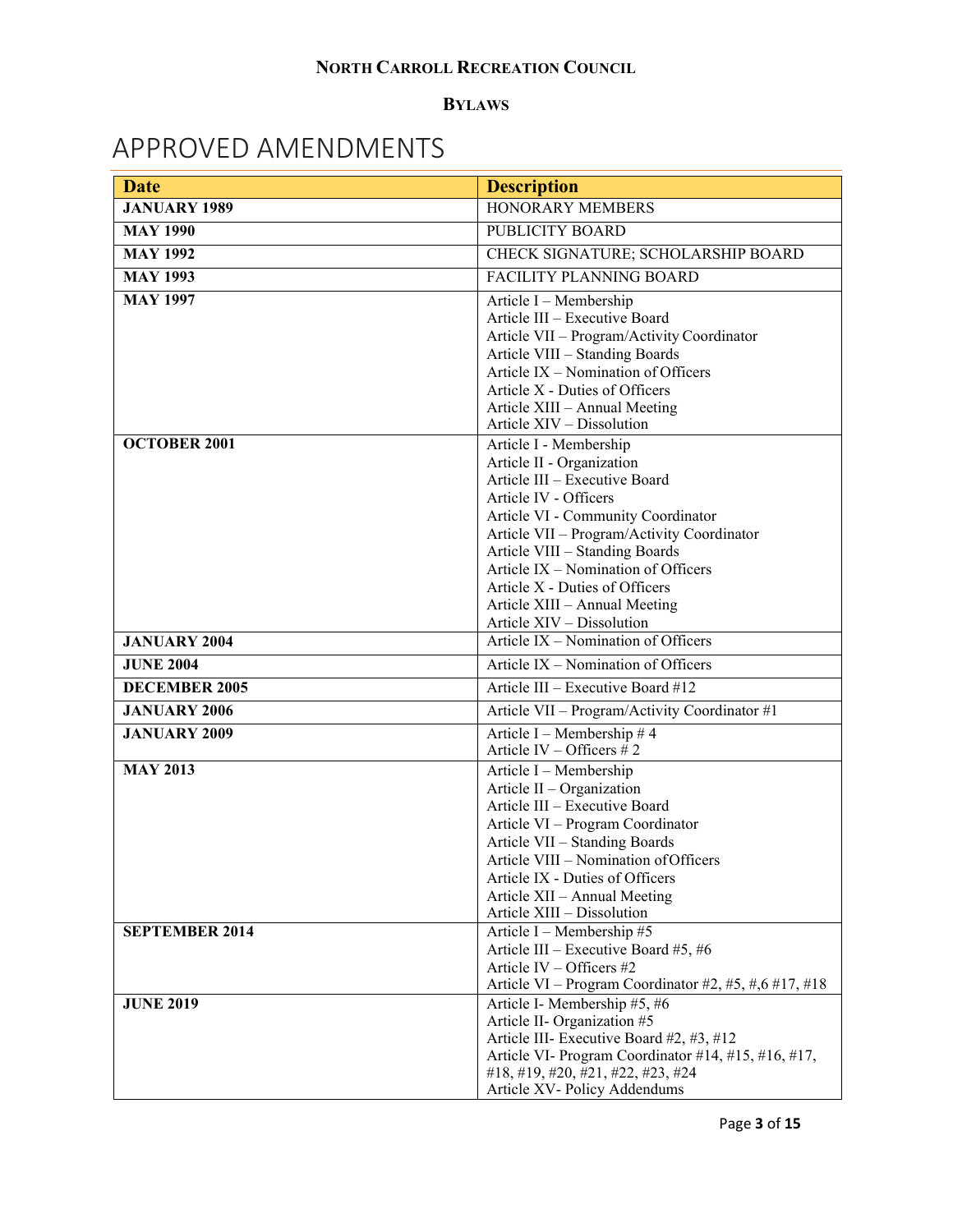| <b>BYLAWS</b>        |                                                                                                                     |  |
|----------------------|---------------------------------------------------------------------------------------------------------------------|--|
| <b>January 2021</b>  | Article VI – Program Coordinator - added #5<br>(subsequent numbers increased by one in sequence)                    |  |
| <b>February 2022</b> | Article III – Executive Board – Executive Board<br>Meeting dates changed to 2 <sup>nd</sup> Wednesday of each month |  |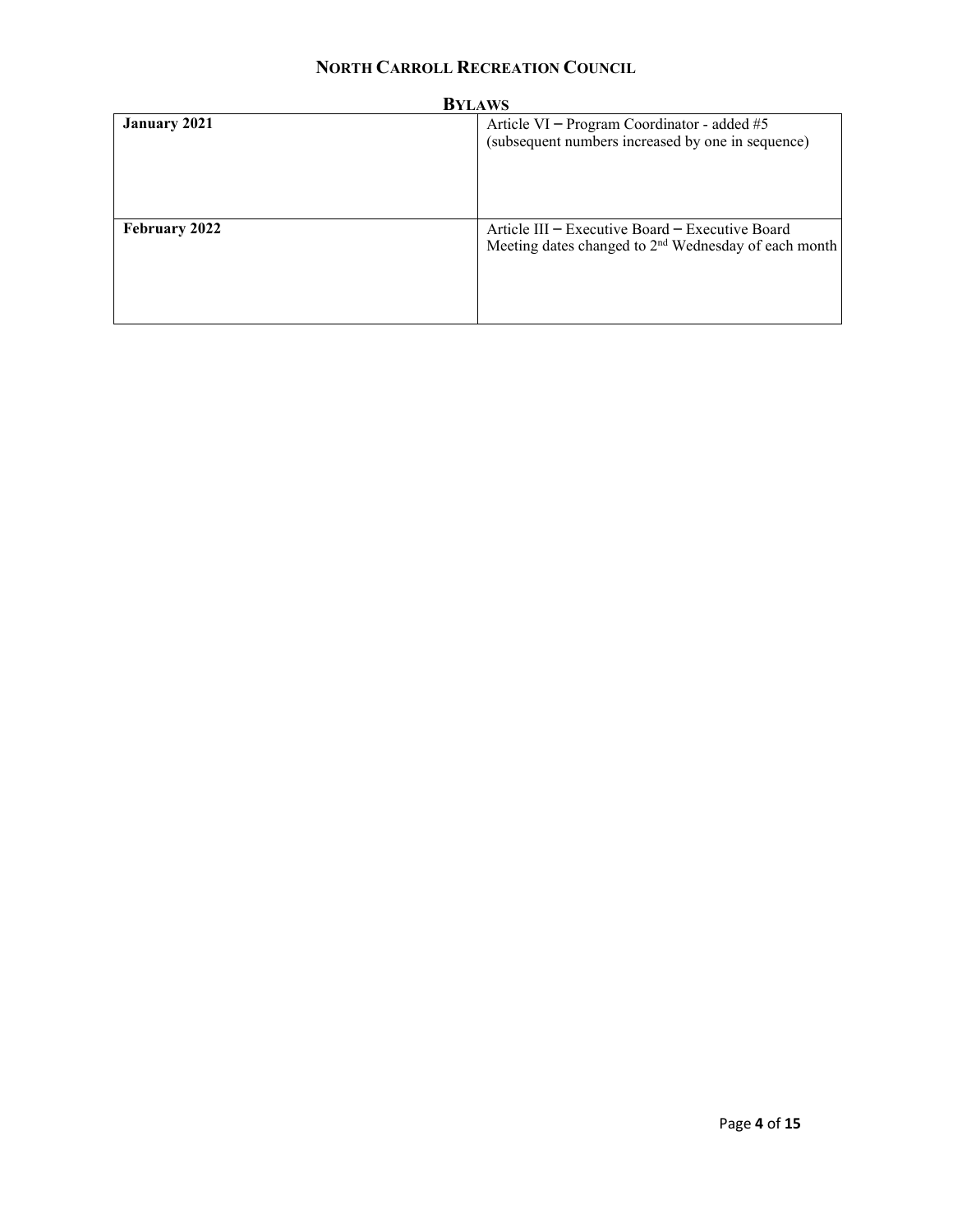**BYLAWS**

### <span id="page-4-0"></span>COUNCIL NAME & PURPOSE

The Recreation Council shall be known by the name of North Carroll Recreation Council (NCRC) being part of the Department of Recreation and Parks of Carroll County. These bylaws shall establish the operating guidelines, policies and procedures for implementing the intent of the NCRC's constitution and the plans of Department of Recreation and Parks of Carroll County. The North Carroll Recreation Council is a non-commercial, nonsectarian, nonpartisan, and nonprofit organization. The NCRC is an organization with the purpose of building a public recreation program using public school buildings, grounds, parks and facilities, volunteers and local organizations, both public and private to stimulate interest in promoting and furthering the cause of recreation. No one person or group of persons, other than the Executive Board, may represent the North Carroll Recreation Council.

Recreation council meetings shall be run in a manner that is generally consistent with Roberts Rules of Order in that there should be an agenda, minutes shall be kept, and decisions shall be made after a motion and a second followed by a vote. No version of Roberts Rules of Order shall overrule a recreation council's by-laws. Furthermore, the overall goal of the Department of Recreation and Parks and this Council is to promote and facilitate community involvement in the decision-making process so that the Council accurately represents its constituents.

### <span id="page-4-1"></span>ARTICLE I - MEMBERSHIP

- 1. Eligibility for Membership in the Council shall be in accordance with the following:
	- (a) Parents or Guardians of all children participating in activities supported by the council.
	- (b) All individuals in the community who participate or contribute to the success and purpose of the council.
	- (c) Sponsored membership is open to any civic, service, religious, educational or community organization that is willing to participate in Council activities and/or projects and to show community interest. A Sponsored (or Member Sponsored) program must appoint a member of their organization to act as a representativeat Council meetings.
- 2. Membership shall be evidenced by a North Carroll Membership number issued upon completed online application or response to a manual application. Members are responsible for printing membership cards except, in instances, where members do not have online access. In this instance, the Membership Coordinator will print and mailthe membership card to the member.
- 3. A membership fee may be assessed, as determined by the Executive Board.
- 4. A representative from each Sponsored (or Member Sponsored) Organization must attend a minimum of **6** meetings during the NCRC fiscal year in order to maintain their program's position with the North Carroll Recreation Council.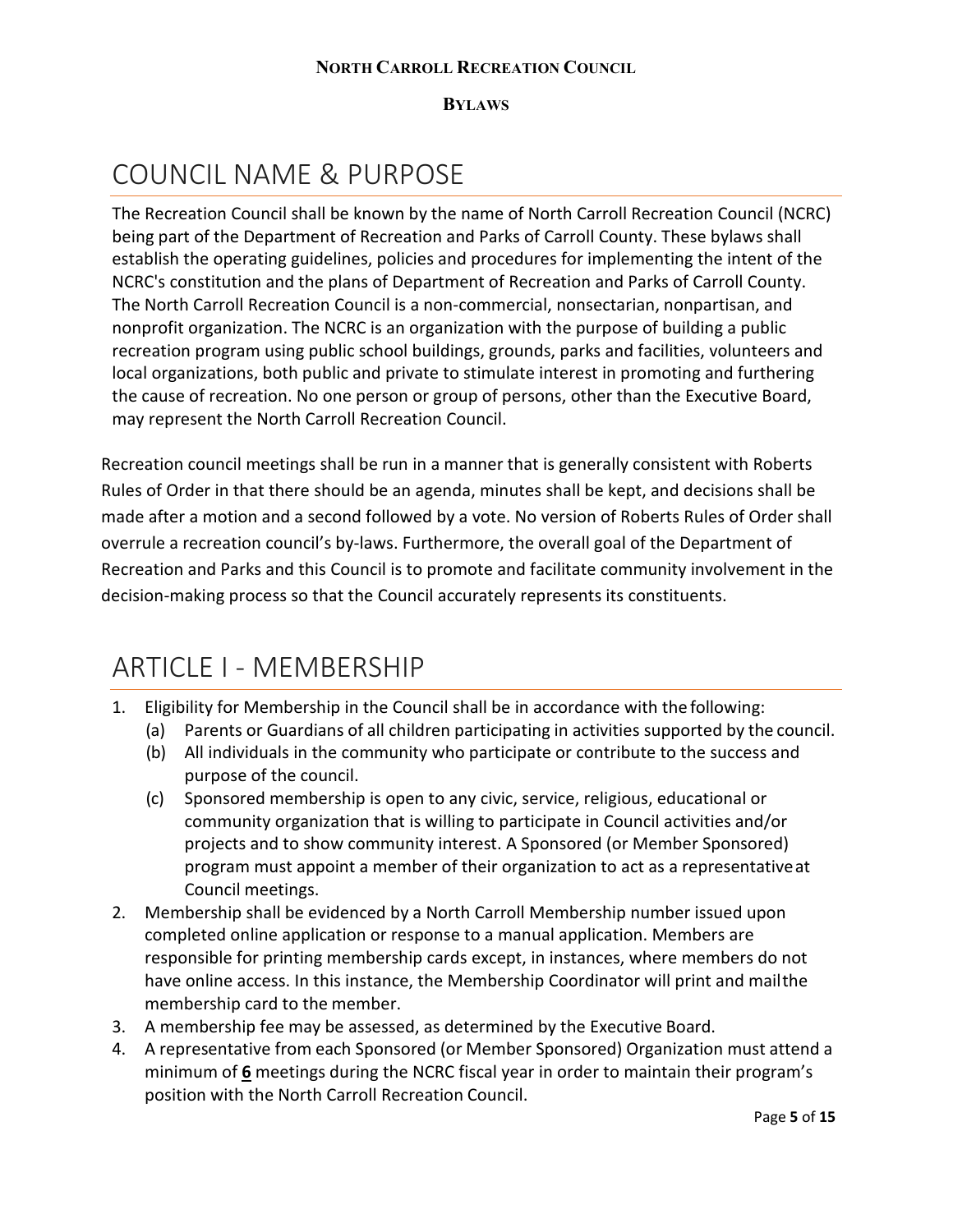#### **BYLAWS**

- 5. All members, programs and participants must remain in compliance with all North Carroll Membership bylaws, rules, regulations, and policies.
- 6. NCRC Program Sponsorship Definitions

#### **NCRC Program Sponsorship Definitions**

#### **NCRC Sponsored Programs:**

- $\checkmark$  Attends and is active at NCRC Program Meetings, in accordance with NCRC Bylaws.
- Bank Account co-managed by NCRC Treasurer
- Reports Budget/Inventory in accordance with NCRC Bylaws.
- Example Participation in accordance with NCRC Bylaws.<br>
Faceives 1st & 2nd Priority for Field Permits/Facility Us
- Receives 1st & 2nd Priority for Field Permits/Facility Usage
- Reports Financial information Post Event Completion and in accordance with NCRCBylaws.
- Reports Participation information Post Event Completion and in accordance with NCRCBylaws.
- Receives 3rd Priority for Field Permits/Facility Usage
- Provides/publishes NCRC Bylaws and Program Bylaws for participants. In the event of a conflict, the NCRC Bylaws will supersede the program bylaws.
- $\checkmark$  Provides/publishes NCRC Addendum policies for participants on either the program's website, the program's registration or directly to participants.
- $\checkmark$  Participates in 'Health Checks' as requested by the NCRC.

#### **NCRC Member Sponsored Programs:**

- $\checkmark$  Attends and is active at NCRC Program Meetings, in accordance with NCRC Bylaws.
- Bank Account not co-managed by NCRC Treasurer
- $\checkmark$  Reports Financial information Post Event Completion and in accordance with NCRC Bylaws and addendum policies.
- $\checkmark$  Reports Participation information Post Event Completion and in accordance with NCRCBylaws.
- Receives 3rd Priority for Field Permits/Facility Usage
- $\checkmark$  Provides/publishes NCRC Bylaws and Program Bylaws for participants. In the event of a conflict, the NCRC Bylaws will supersede the program bylaws.
- $\checkmark$  Provides/publishes NCRC Addendum policies for participants on either the program's website, the program's registration or directly to participants (unless specifically excepted to the sameby the NCRC Executive Board).
- $\checkmark$  Participates in 'Health Checks' as requested by the NCRC.

**\*\*\*Sponsored Organizations must follow all requirements and guidelines of Article-1 to maintain NCRC Membership. Organizations that fail to comply will have membership terminated with publicly notice of the program's termination from NCRC.**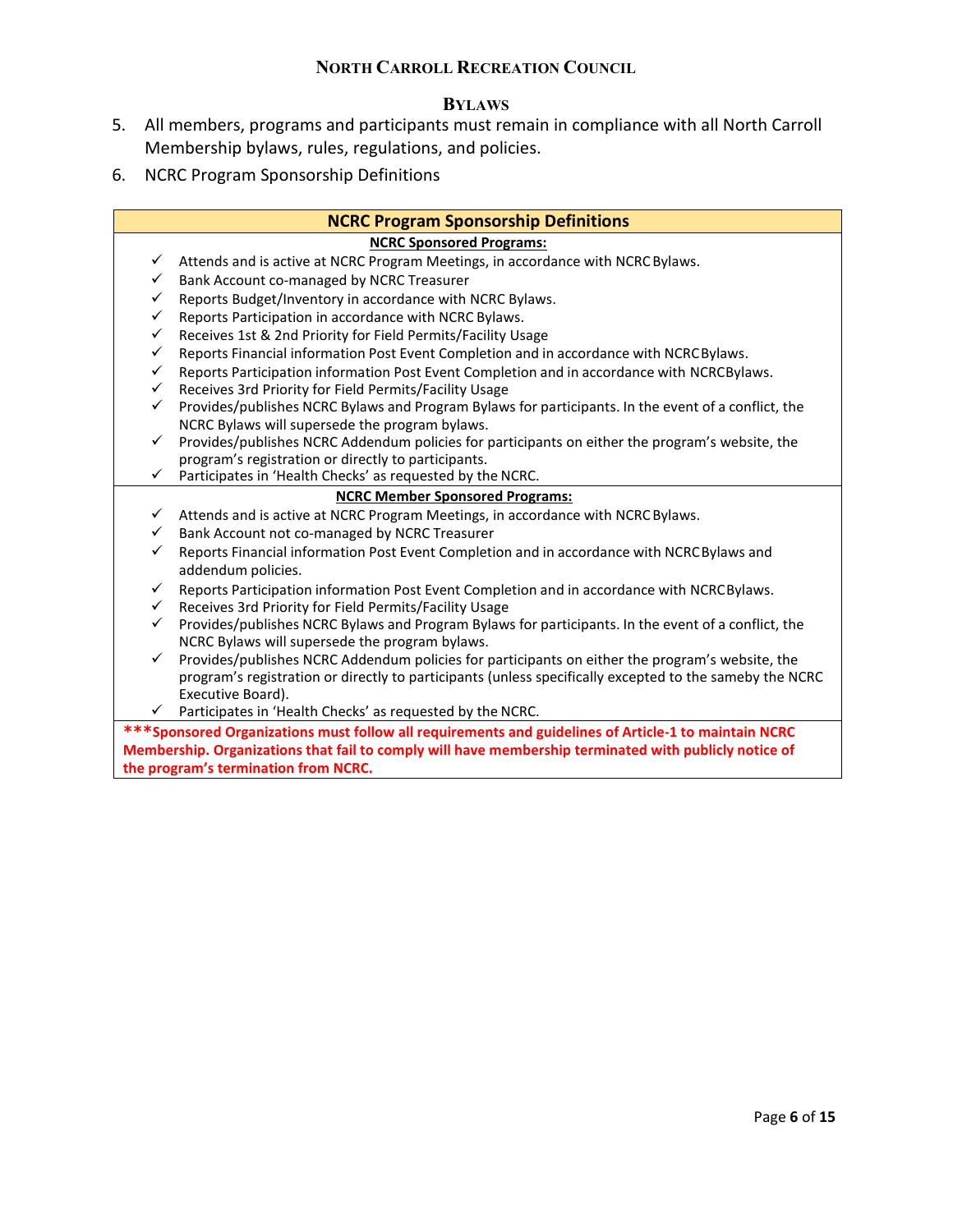#### **BYLAWS**

## <span id="page-6-0"></span>ARTICLE II - ORGANIZATION

The Council shall be organized to provide fair, safe, healthy, and quality activities for the benefit of the community.

- 1. The Council shall be managed by an Executive Board.
- 2. The Council's interactions with the community and other organizations shall be throughat least one community coordinator.
- 3. The Council shall consist of programs and activities each managed by aprogram/activity coordinator.
- 4. The Council shall, at a minimum, have Boards MEMBERSHIP,PROGRAM/ACTIVITIES, PUBLICITY, GRIEVANCE and SCHOLARSHIP.
- 5. All North Carroll Recreation Council bylaws and addendum policies shallbe published and the same must followed by all members andparticipants.
- 6. The Council's fiscal year shall be July 1 to June 30.

### <span id="page-6-1"></span>ARTICLE III - EXECUTIVE BOARD

- 1. The Executive Board shall be the governing body of the Council. All responsibilities not specifically assigned or delegated by these bylaws shall rest with the Executive Board or as delegated by the Executive Board.
- 2. The Board shall consist of the four (4) elected officers and three (3) to five (5) additional board members elected at large. If a vacancy ever occurs on the board, the President has the right to approve someone to fill that vacancy. The Executive Board must always have an odd number of members.
- 3. The Vice President, Secretary, Treasurer and three (3) to five (5) elected Members shall have one (1) vote each. In the event of a tie, the President shall cast the final vote. All vote results by the board will be reported at the North Carroll Recreational CouncilMeeting.
- 4. The members at large shall be elected by the eligible members at the Council's annual meeting. A majority vote shall be sufficient to elect. The term of office shall be for (2) two years. The term shall begin on July 1 and shall end on June 30 of the second year. An individual may serve as many terms as elected.
- 5. The North Carroll Recreational Council shall conduct an NCRC Planning Meeting monthly on the 2<sup>nd</sup> Wednesday of each month. The President or next highest-ranking officer shall preside. All monthly NCRC Planning Meetings are by invitation only.
- 6. The North Carroll Recreational Council shall conduct an NCRC Program Meeting monthly on the 2<sup>nd</sup> Wednesday of each month. The President or next highest-ranking officer shall preside. All monthly NCRC Program Meetings will be open to the generalpublic.
- 7. The officers shall prepare an agenda for each meeting, which must be distributed to each Board member, prior to the meeting.
- 8. The President or the Board, by majority vote, shall have the authority to call additional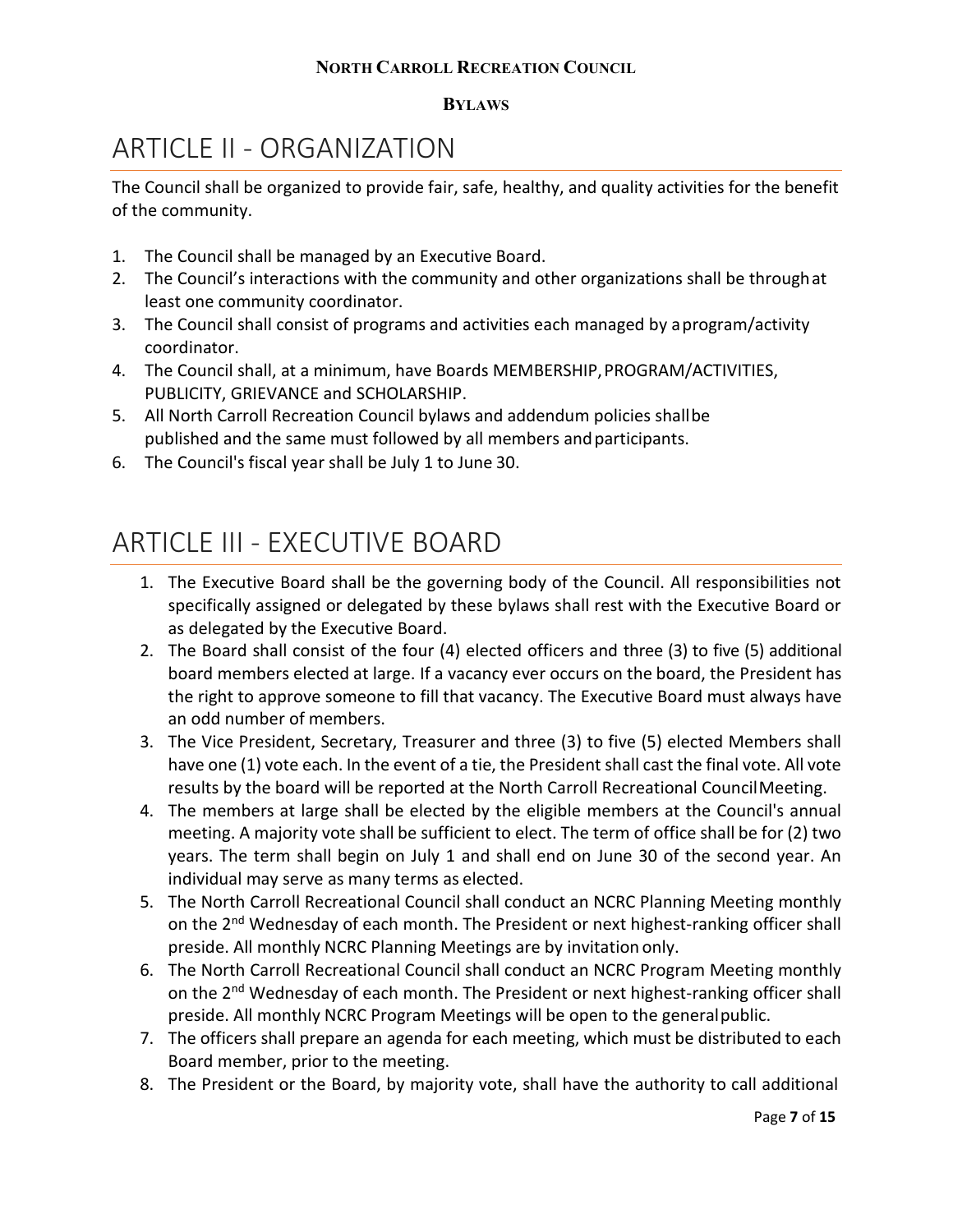#### **BYLAWS**

meetings as deemed necessary. Three (3) days advanced notice must be given to each Board member.

- 9. The President or the Board, by majority vote, may cancel a meeting for reasons beyond the Council's control.
- 10. Any Board member who misses (2) two consecutive meetings or (4) four meetings within a (12) twelve-month period may be removed from the Board by a majority vote. Any Executive Board member may present any individual's name to the Board at the next regularly scheduled meeting following the violation of this subsection. Any position left open by removal under this subsection shall be declared vacant.
- 11. The meeting shall be conducted in an orderly fashion, following the agenda prepared by the Executive Board.
- 12. Generally, the Executive Board Members may not hold a position of Program/Activity Coordinator while in office. An exception may be made in the event that there is a Program/Activity Coordinator vacancy. Only after an attempt to properly fill the same, an Executive Board Member may serve in the dual role capacity temporarily so that the program/activity may continue for the participants until a new program coordinator is established.
- 13. Executive Board Members must be active members of the North Carroll Recreational Council, in good standing.

## <span id="page-7-0"></span>ARTICLE IV - OFFICERS

- 1. The elected officers shall be President, Vice President, Secretary and Treasurer.
- 2. To be eligible for election an as elected officer a Member must have served (1) one termas an Executive Board Member. This requirement can be waived by the majority vote of the Executive Board or in lieu of too few volunteers.
- 3. The officers shall be elected by the eligible voters (eligible voters are as classified: 18 years of age and have attended (6) six meetings in the previous (12) twelve months to the election) at the annual meeting. A majority vote of those present shall be sufficient to elect. The term of office for all officers shall be (2) two years. The term shall begin on July 1 and shall end on June 30 of the second year. No individual can serve more than (2) two consecutive terms in the same elected position. However, these restrictions may be waived by the majority vote of the Executive Board. All officers must be active members of the North Carroll Recreation Council.
- 4. The officers shall have the responsibility to the Membership of the North Carroll Recreation Council to manage the Council in accordance with these bylaws and any other policies or procedures, as may be established by the Executive Board.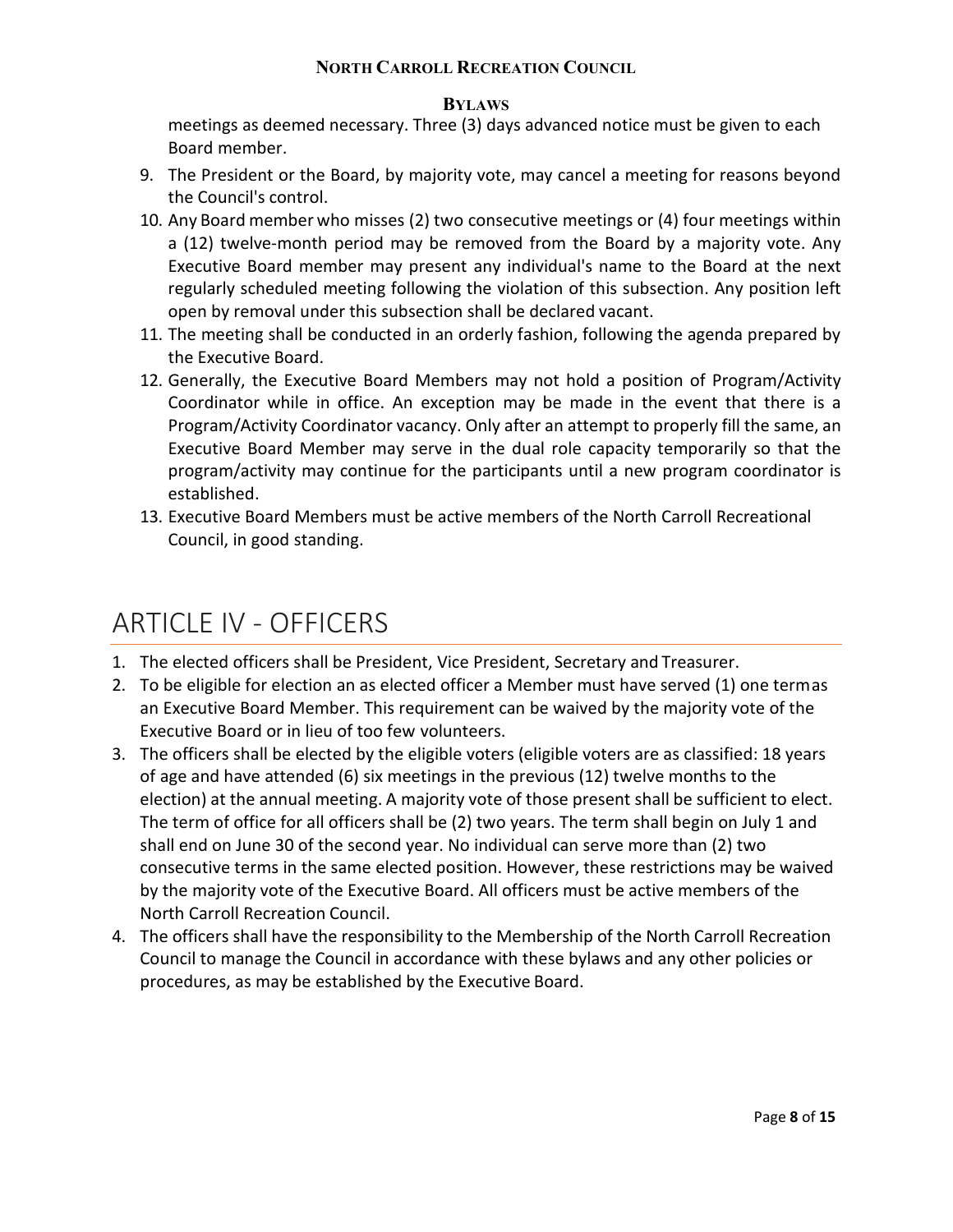#### **BYLAWS**

## <span id="page-8-0"></span>ARTICLE V - COMMUNITY COORDINATOR

- 1. The Community Coordinator is a voting member of the NCRC.
- 2. The Community Coordinator is not a voting member of the Executive Board.
- 3. The Community Coordinator is paid by the Department of Recreation and Parks of Carroll County responsible to the Department of Recreation and Parks of Carroll County and the North Carroll Recreation Council.

## <span id="page-8-1"></span>ARTICLE VI - PROGRAM COORDINATOR

- 1. Any new/replacement Program Coordinator shall be formally nominated by the current Program Coordinator and confirmed by the Executive Board. In case of no nomination or a volunteer presents, then the Executive Board shall be responsible for the new appointment.
- 2. The Program Coordinator of Sponsored (or Member Sponsored) program shall serve until resignation or until removed in accordance with these by-laws.
- **3.** No other individual shall have the authority to disburse funds, raise funds, approve purchases, make purchases or commit the Program in any way unless specifically identified and authorized by the Program Coordinator**.**
- 4. Coordinators shall have the responsibility to manage their program or activity in away to develop good, fair, and quality activities for the participants. The Coordinator shall appoint other volunteers to assist in the management of the program oractivity.
- 5. If any program makes the decision to cancel an upcoming season, or end an active season prematurely, the Executive Board shall be notified for approval before any communication is made or actions are taken.
- 6. Program Coordinator shall be responsible for submitting to the Department of Recreation and Parks of Carroll County & NCRC President/Vice President an Accident/Incident Report within 24 Hours.
- 7. All Participation Reports must be submitted within 14 days post programseason completion.
- 8. Attendance at Council monthly meetings for the Program Coordinator or a representative is **MANDATORY**. This requirement applies (2) two months prior to the start, during the program activity/season, and (1) one month after theprogram/activity schedule.
- 9. Each Program Coordinator shall prepare and submit to the Executive Board for approval, at least 60 days prior to any activities involving participants, a budget outlining all income and expenditures. An inventory report to the Treasurer showing all property and assets of the program must be submitted at least 60 days following the close of the season. It is the responsibility of the coordinator to maintain a balanced budget throughout the course of the program. If at any time it is deemed necessary to have a negative balance it must first be approved by the Executive Board.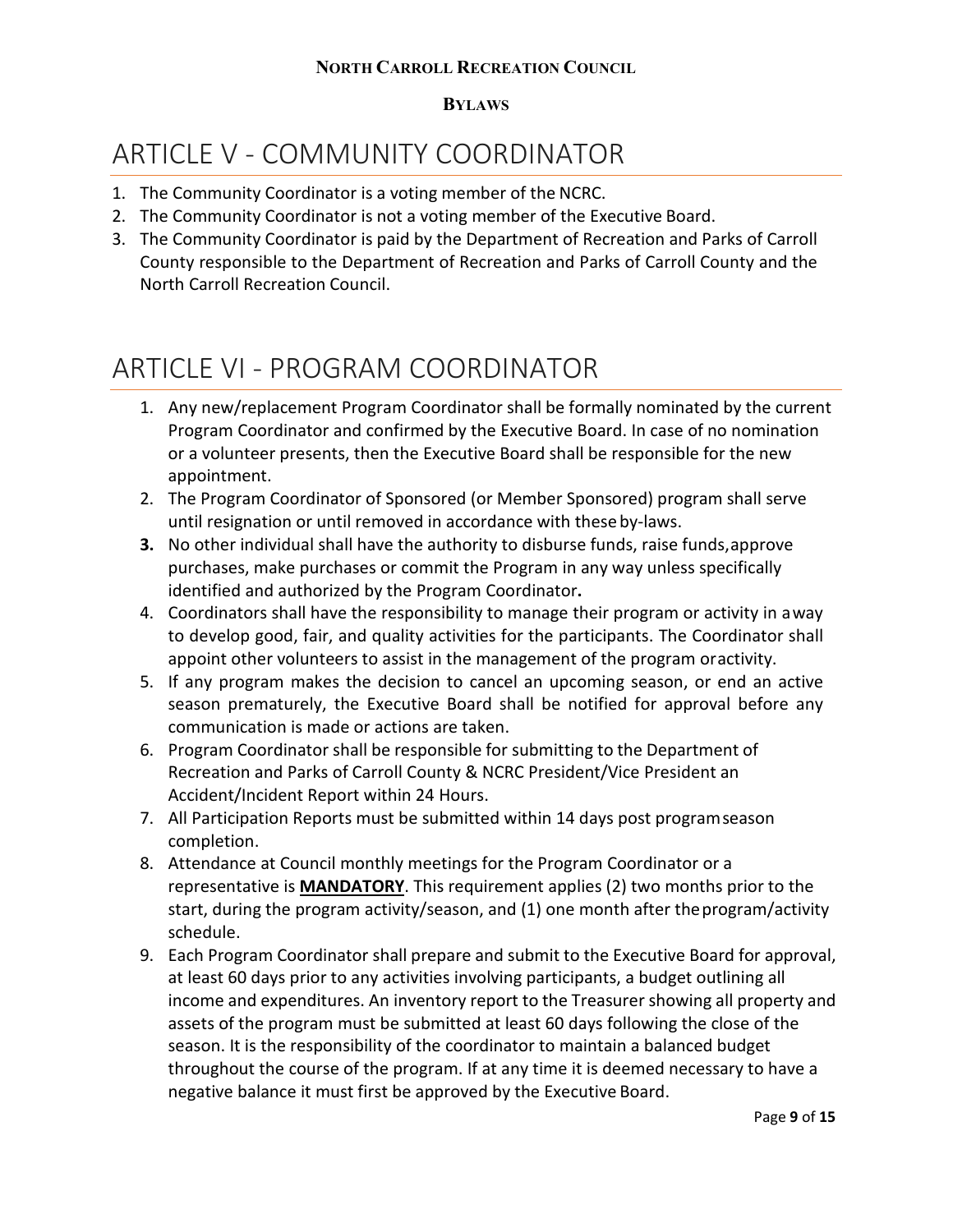#### **BYLAWS**

- 10. Items to be purchased by council programs that were not included in its program budget must be approved by the Executive Board before that money is allocated.
- 11. All purchases or disbursements must be documented and provided to theTreasurer.
- 12. Each activity shall have established rules/policies/procedures which will provide fora safe, fair, healthy, and quality operation.
- 13. The Program Coordinator may contract an independent instructor or obtain an instructor through another organization subject to written notification to the Executive Board. \*Note: Any paid instructor must have a Background check as is required via Department of Recreation and Parks of Carroll County.
- 14. Each Program shall establish its own fees and registrations, schedule necessaryfacilities via the Community Coordinator, handle publicity through North Carroll Recreation Council.
- 15. Each Program shall use the NCRC designated registration process as established and approved by the NCRC Executive Board.
- 16. Any program or activity sponsored by the Council is considered to be conducted by the Council and shall be publicized accordingly. All property and assets of any program are the property of the North Carroll Recreation Council and the Department ofRecreation and Parks of Carroll County.
	- (a) In the event a program wishes to leave the NCRC or dissolve, the Program Coordinator must notify the Executive Board within 90 days of anticipatedmove or dissolution in writing. All intellectual (i.e. web sites) and physical property and assets of the program are the property of the NCRC and the Department of Recreation and Parks of Carroll County.
	- (b) In the event a program dissolves, the program property and assets remain in place for a period not to exceed 5 years, at which time, if the program remains inactive, the assets are disbursed into the NCRC General Account. Executive Board will vote on disbursement of property.
- 17. The NCRC will hold the domain rights for all program web sites.
- 18. It is illegal for an NCRC Program to allow a non-sanctioned or unofficial NCRC Program to leverage gym or field time without written prior approval of the NCRC Executive Board. If a Program Coordinator violates this rule, they will be personally responsible for any fraud, property damage, or injuries that occur due to the violation.
- 19. All programs are required to establish a governing board consisting of at least three (3) members in addition to the Program Coordinator (UNLESS specifically excepted by the NCRC Executive Board). Program boards must always have an odd number of members. If a vacancy ever occurs on the board, the remaining board members have the right to approve someone to fill that program board vacancy (with the exception of the Program Coordinator, who must be approved by the NCRC). Program board members shall each have one (1) vote. In theevent of a tie, the Program Coordinator shall cast the final vote.
- 20. The North Carroll Recreational Council shall conduct a monthly meeting from the month prior to registration for the program opening and until at least one month after the program season concludes unless otherwise specifically determined and approved by the NCRC. The Program Coordinator or next highest-ranking officer/member shall preside. All

Page **10** of **15**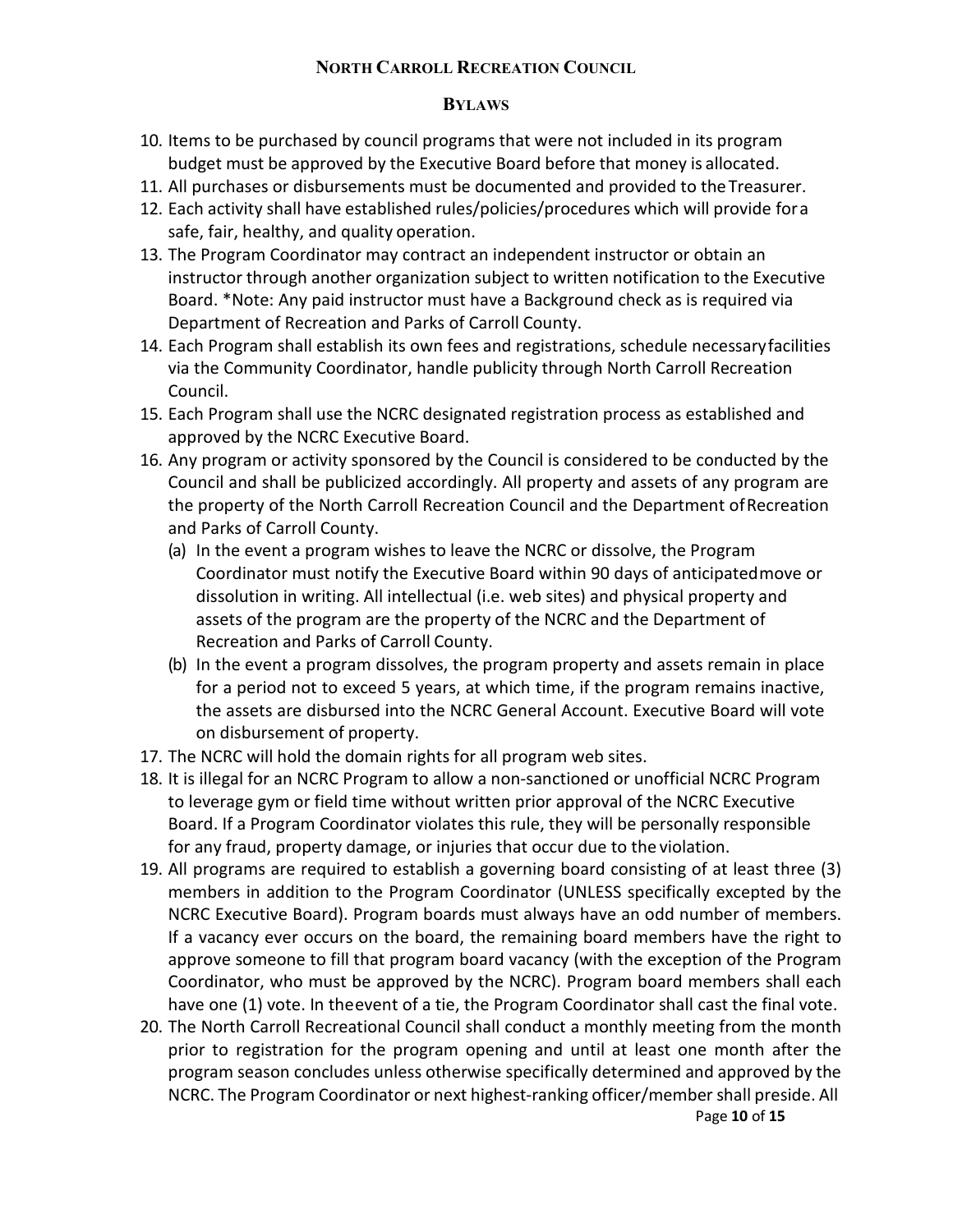#### **BYLAWS**

monthly program meetings may be open to the general public.

- 21. The Program Coordinator shall prepare an agenda for each meeting, which must be distributed to each Board member, prior to themeeting.
- 22. The Program Coordinator/Board, by majority vote, shall have the authority to call additional meetings as deemed necessary. Three (3) days advanced notice must begiven to each Board member.
- 23. Board meetings shall be run in a manner that is generally consistent with Roberts Rules of Order in that there should be an agenda, minutes shall be kept, anddecisions shall be made after a motion and a second followed by a vote. No version of Roberts Rules of Order shall overrule a program's by-laws. In the event of any conflict between the NCRC Bylaws and the program bylaws, the NCRC Bylaws shallsupersede.
- 24. Programs shall participate in 'Health Checks' as requested by the NCRC/Executive Board.
- 25. Program Coordinators, like the Executive Board, **must be** members in good-standing of NCRC.

## ARTICLE VII - STANDING COMMITTEES

Each Committee shall consist of at least one member appointed by the President and approved by the Executive Board. The term of office shall be for one year and may be reappointed for additional terms.

### <span id="page-10-0"></span>MEMBERSHIP

The Committee shall have the responsibility for maintaining the official membership records of the NCRC, for coordinating new membership drives and any other areas generally associated with a Membership Committee.

### <span id="page-10-1"></span>WAYS AND MEANS

The Committee has the responsibility for overseeing the financial activities of the Council including the auditing of the books on a yearly basis.

### <span id="page-10-2"></span>PROGRAM/ACTIVITY

- (a) The Committee has the responsibility for assisting and reviewing all new programs or activities before presentation to the Executive Board. The Committee should make sure that all new programs or activities have a budget, rules, procedures, policies, inventory and schedule recommendation before presentation to the Executive Board.
- <span id="page-10-3"></span>(b) The Committee has the responsibility for assisting and overseeing all approved programs/activities.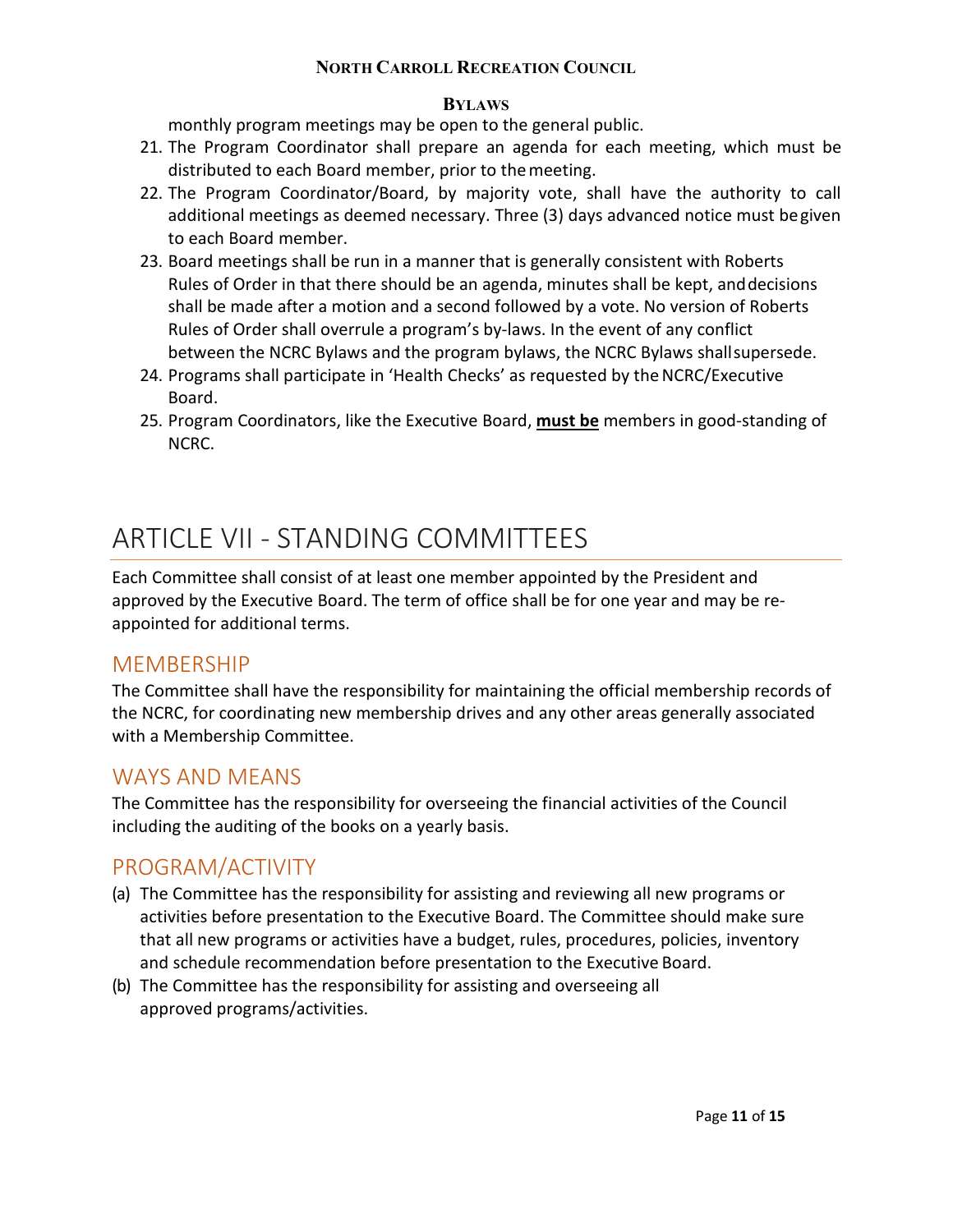#### **BYLAWS**

### **PUBLICITY**

The Committee has the responsibility for coordinating all Council publicity. The Board shall establish regular communications with the general membership.

### <span id="page-11-0"></span>**GRIEVANCE**

The Committee has the responsibility for reviewing all grievances before presentation to the Executive Board. The Board is to ensure follow-up until full closure of the grievance.

### <span id="page-11-1"></span>SCHOLARSHIP

- a) The Committee shall consist of a chairperson appointed by the President and approvedby the Executive Board. The term of office shall be two (2) years and the individuals can be appointed for additional terms with the approval of the Executive Board, with no term limits.
- b) The Committee shall have responsibility for conducting the Council's Scholarship Program. The Program must be carried out in a fair and equal manner according to the Executive Boards approved guidelines.
- c) The Committees responsibilities include, but are not limited to: Defining Program Structure, Qualification Requirements, Funding Requirements, Selection Criteria, Award Amounts and Announcement Procedures. The Committee, each year, shall submit for approval by the January Executive Board Meeting, any proposed changes to the program or guidelines.
- d) The Committee shall have complete responsibility for selecting the recipient(s) and maintaining confidentiality until official announcement.

# <span id="page-11-2"></span>ARTICLE VIII - NOMINATION OF OFFICERS AND AT LARGE EXECUTIVE BOARD MEMBERS

- 1. The President shall appoint a three-member Nomination Board during the month of March. The Board should select at least (2) two candidates for eachposition.
- 2. Nominations shall be completed and presented to the membership by the Nomination Board at the April meeting preceding the June Annual Meeting. All nominations must be submitted and received by the Nomination Board prior to 10pm the Tuesday precedingthat April meeting. Write-ins or nominations from the floor will not be accepted.
- 3. The election shall take place at the June Annual Meeting, under New Business.
- 4. The election shall be conducted by the Nomination Board Chairman.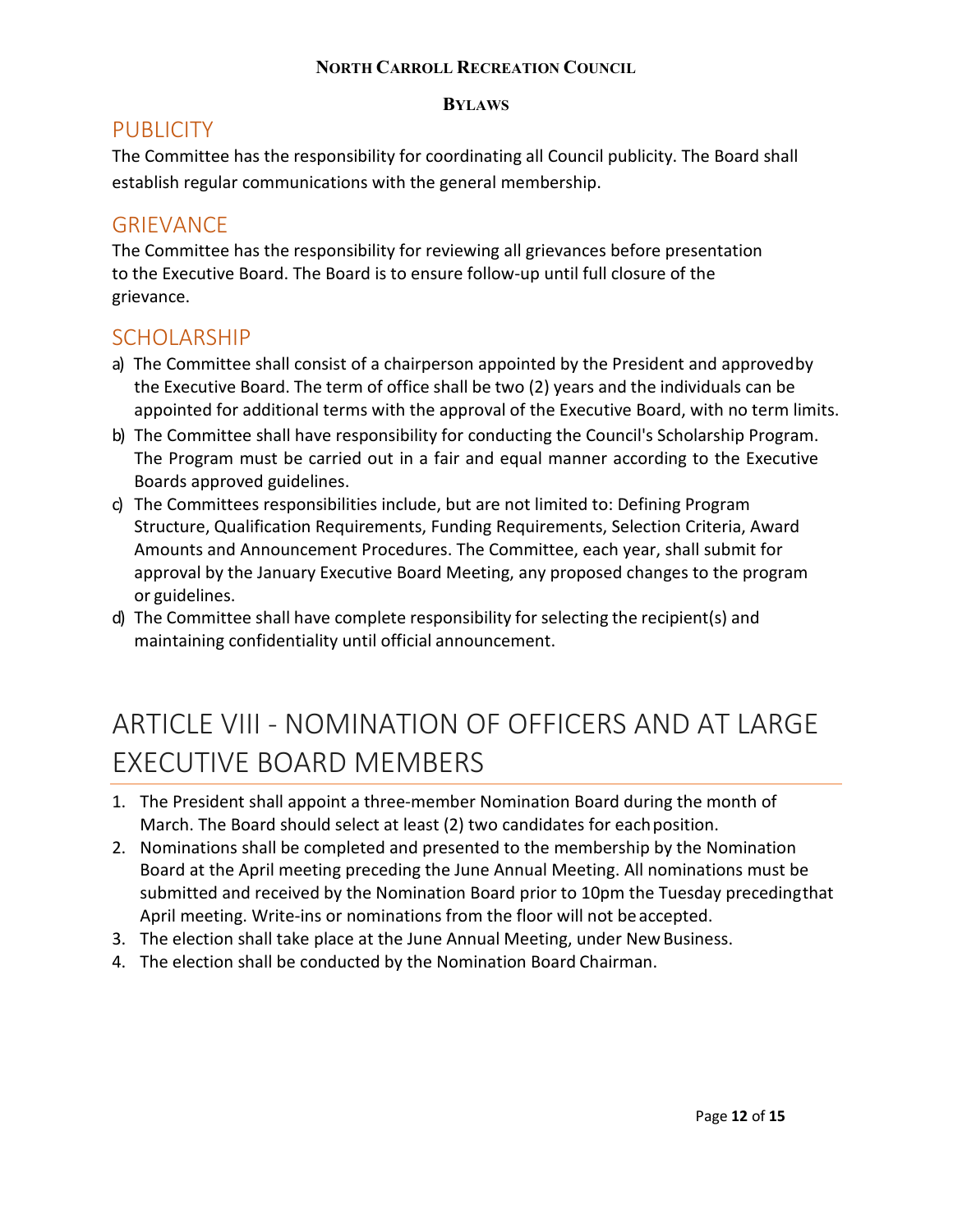### <span id="page-12-0"></span>**BYLAWS** ARTICLE IX - DUTIES OF OFFICERS

#### *1. PRESIDENT*

- (a) The President shall be the senior officer of the Council. The President shall preside at all Executive Board meetings. The President shall exercise and perform all the powers and duties usual and incidental to the office of President. The President shall have the authority to call or cancel Executive Board meeting in accordance with ArticleIII.
- (b) The President, subject to the approval of the Executive Board, shall appoint individuals to all positions as required by these bylaws.
- (c) The disbursements of funds can be countersigned by the Treasurer or thePresident.

#### *2. VICE PRESIDENT*

The Vice President shall act on behalf of the President and perform all duties of the President in his/her absence. He shall act as chairman of any Board at the request of the President.

#### *3. SECRETARY*

The Secretary shall be responsible for maintaining the official records of the North Carroll Recreation Council. The Secretary shall take and transcribe minutes of meeting and maintain the official rules, regulations, procedures and bylaws of the NCRC. The Secretary shall be responsible for all official communications, reports and/or announcements to the membership and Executive Board.

#### *4. TREASURER*

The Treasurer shall maintain accurate and organized financial records for the Council. He/she shall submit a monthly summarized financial report to each Program Coordinator, at the Executive Board meeting. The Treasurer shall submit a financial report at the Annual Meeting. The Treasurer/Executive Board shall have the authority to establish checking accounts and other investment accounts at a federally (FDIC) insured institution. The Treasurer/President shall have the authority to disburse funds subsequent to approval by the Program Coordinator or Executive Board.

### <span id="page-12-1"></span>ARTICLE X - VACANCIES

All vacancies caused by resignation, death or any other reason shall be filled by appointment by the President for the balance of the term of office. All appointments are subject to approval of the Executive Board at the next regularly scheduled meeting.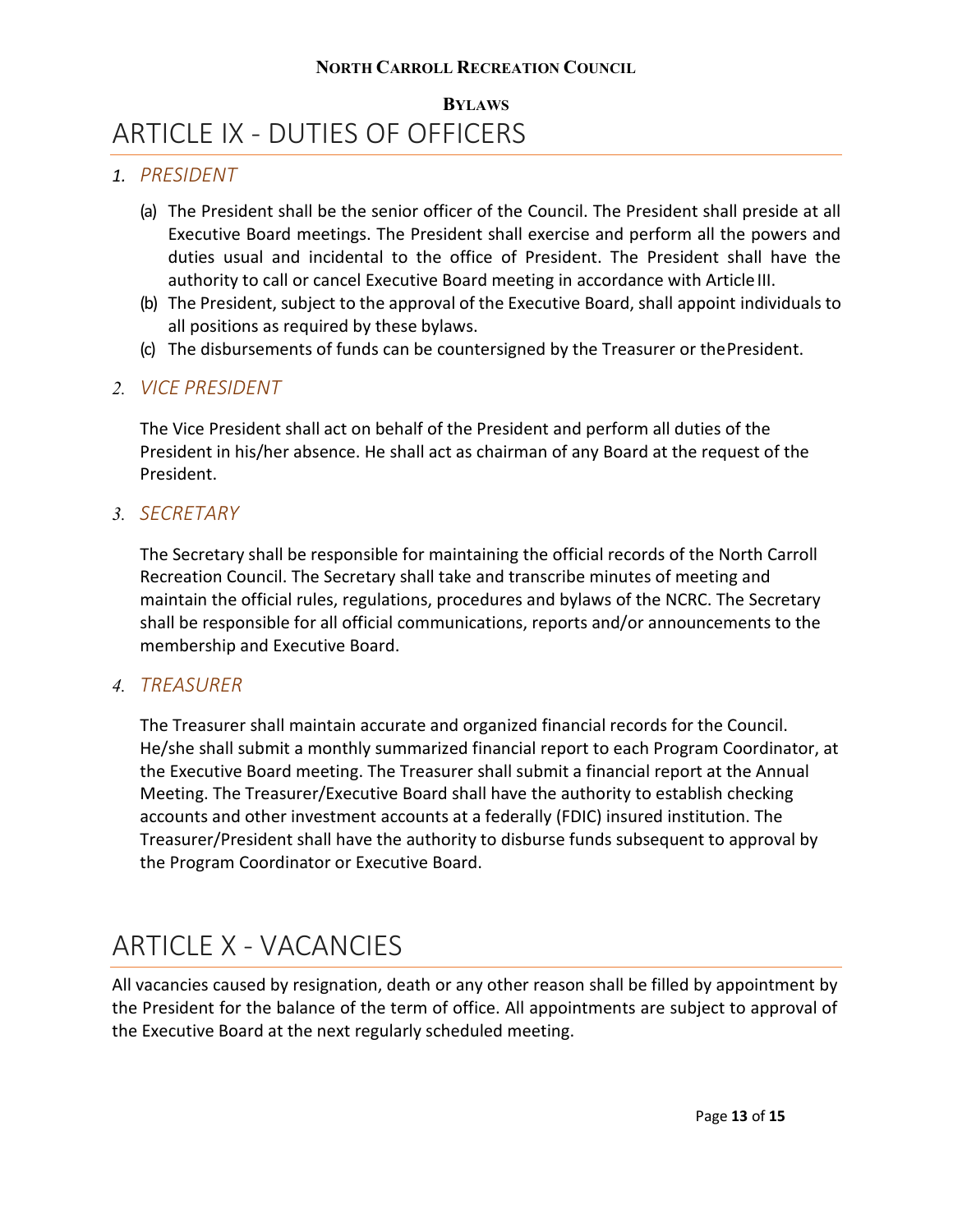#### **BYLAWS**

## <span id="page-13-0"></span>ARTICLE XI - SUSPENSION OR REMOVAL FROM OFFICE

- 1. Any individual (whether a volunteer, an elected officer, a paid individual or an appointee) can be suspended or removed from his/her position for actions not in the best interest of the Council.
- 2. Such actions as (but not limited to) unsportsmanlike conduct, stealing, fighting, foul language, violation of these bylaws or other Council rules, policies or regulations orfailure to perform the responsibilities of the position should be considered reason for suspension and/or removal.
- 3. Suspension
	- (a) The Executive Board with the concurrence of one other elected officer may suspend an individual from his/her position until the next regularly scheduled Executive Board meeting.
	- (b) The position left open by a suspension may be temporarily filled, if necessary,by appointment by the Executive Board.
	- (c) The individual suspended will be considered by the Executive Board at the next meeting and the length of suspension determined or removal action taken in accordance with section (4) of this article.
- 4. Removal
	- (a) Any individual in the Council may be removed from office by a two-thirds affirmative vote of the Executive Board present at a regularly scheduled meeting.
	- (b) Any Executive Board member may submit any individual for removal fromhis/her position at a regular scheduled meeting.
	- (c) Any individual removed from office under this article shall not be eligible for any other position in the Council and the existing position shall be declared vacant.

## <span id="page-13-1"></span>ARTICLE XII - ANNUAL MEETING

- 1. An annual meeting shall be held for the entire membership of the Council.
- 2. The time and place of this meeting shall be determined by the Executive Board, but itmust be held during the month of June.
- 3. A reasonable effort shall be made to notify the membership by written or electronicmedia, mail or flyer circulation at least thirty (30) days prior to the meeting.
- 4. An agenda shall be prepared by the officers of the Council and the meeting agenda will, at a minimum, every (2) years, include the nomination and election of officers and Executive Board at large members for the next two (2) years.
- 5. The President or next highest-ranking officer shall preside at themeeting.
- 6. A Quorum will consist of ten members.
- 7. The meeting shall be conducted in an orderly fashion, following an agenda prepared by the Executive Board.